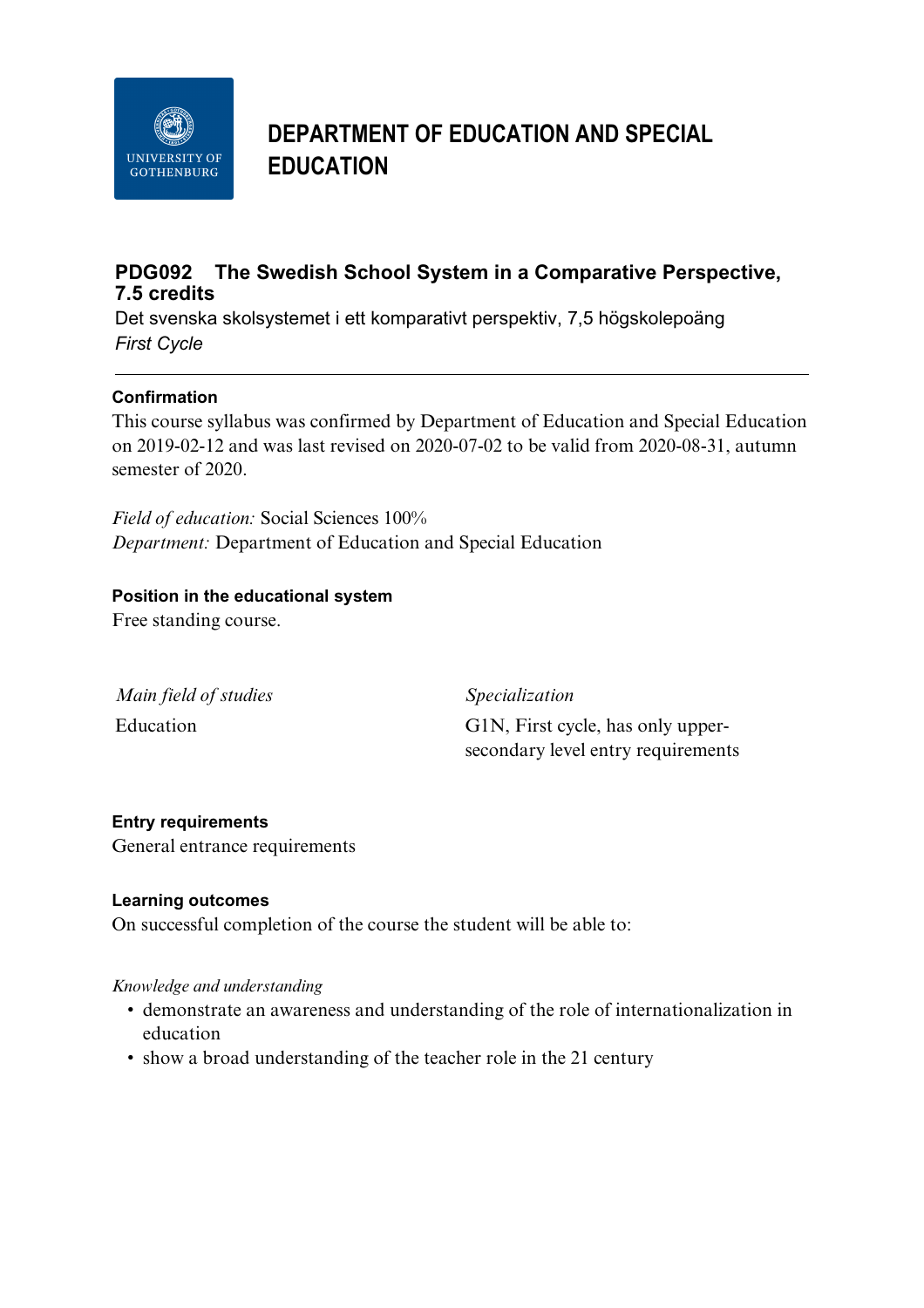• describe the structure of the contemporary Swedish School System

### *Competence and skills*

- compare and critically discuss the Swedish school system to that of another country
- identify and critically discuss the use of international assessment instruments

### *Judgement and approach*

• critically evaluate current educational approaches and their impact on cross-cultural education and inclusion

## **Course content**

This course provides students with an introduction to the Swedish school system. It offer students opportunities to compare the Swedish school system to other educational systems in the world. Concepts such as internationalization, the role of international assessment instruments and inclusive and cross-cultural education are covered in this course.

Content areas to be covered in this course include:

- Internationalization of Education
- The Teacher role in the 21st century
- The Swedish School System
- Teacher Education in Sweden
- The role of international assessment instruments in shaping education in a Global world
- Inclusive and cross-cultural education

# **Form of teaching**

The following teaching strategies are provided in the course that include: Individual lectures, workshops and literature seminars. This also includes peer to peer discussion, group discussions, group work, and individual written reflections.

*Language of instruction:* English

### **Assessment**

The course is examined through an individual essay exam and a group presentation. Detailed information about the two formal assessment tasks (Group Presentation and Individual essay) can be found in the course guide.

If a student, who has failed the same examined element on two occasions, wishes to change examiner before the next examination session, such a request is to be submitted